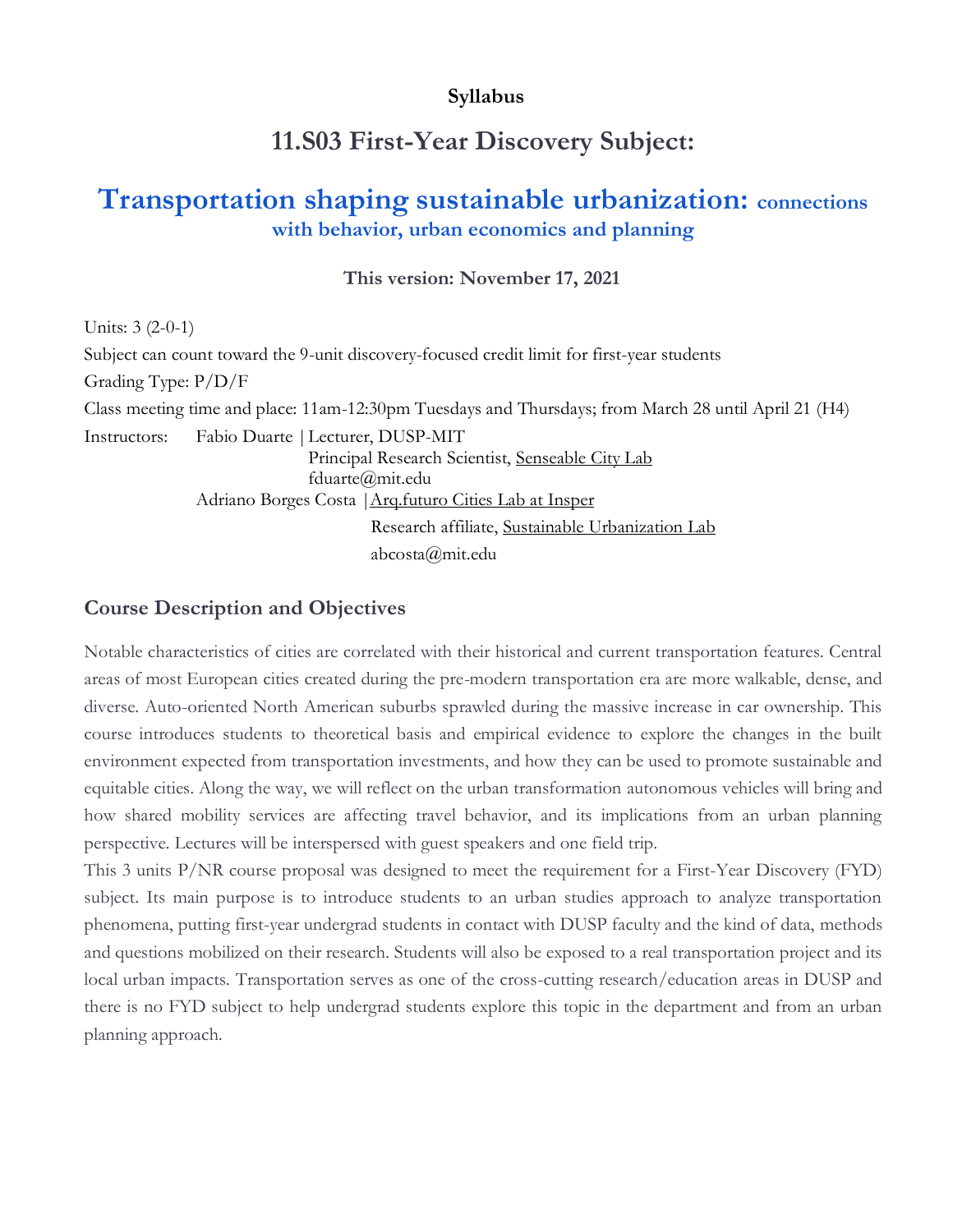### **Structure and Schedule**

|                     | Class $1 \mid 29/3$            |                                                                                                                                                                                                                                                                                                                                                                                           |  |
|---------------------|--------------------------------|-------------------------------------------------------------------------------------------------------------------------------------------------------------------------------------------------------------------------------------------------------------------------------------------------------------------------------------------------------------------------------------------|--|
|                     | Topics:                        | Introduction<br>Urban studies approach to analyze transportation phenomena                                                                                                                                                                                                                                                                                                                |  |
|                     | Reading:                       | Muller, P. O. (2004). Transportation and Urban Form - Stages in the Spatial Evolution of the<br>American Metropolis. In S. Hanson (Ed.), The Geography of Urban Transportation (pp. 59–85).<br>Guildford Press.                                                                                                                                                                           |  |
|                     | Class 2   $31/3$               |                                                                                                                                                                                                                                                                                                                                                                                           |  |
|                     | Topics:                        | Urban economics theoretical framework<br>Transport costs and urban form                                                                                                                                                                                                                                                                                                                   |  |
|                     | Reading:                       | Giuliano, G., & Agarwal, A. (2017). Land Use Impacts of Transportation Investments. In G.<br>Giuliano & S. Hanson (Eds.), The Geography of Urban Transportation (Fourth edi).                                                                                                                                                                                                             |  |
| Class $3 \mid 5/4$  |                                |                                                                                                                                                                                                                                                                                                                                                                                           |  |
|                     | Topics:                        | Behavior science and transportation technology shaping travel behavior                                                                                                                                                                                                                                                                                                                    |  |
|                     | Guest Speaker: TBD<br>Reading: | McFadden, D. (2007). The behavioral science of transportation. Transport policy, 14(4), 269-<br>274.                                                                                                                                                                                                                                                                                      |  |
| Class $4 \mid 7/4$  |                                |                                                                                                                                                                                                                                                                                                                                                                                           |  |
|                     | Topics:                        | Transportation shaping cities in the US context and aspects of transit-oriented planning and<br>governance                                                                                                                                                                                                                                                                                |  |
|                     | Guest Speaker: TBD<br>Reading: | Zegras, C. (2017). Metropolitan Governance for Sustainable Mobility. In A. Gómez-Álvarez,<br>R. Rajack, E. L. Moreno, & G. Lanfranchi (Eds.), Steering the Metropolis: Metropolitan Governance<br>for Sustainable Urban Development (pp. 225-238). IDB.                                                                                                                                   |  |
| Class $5 \mid 12/4$ |                                |                                                                                                                                                                                                                                                                                                                                                                                           |  |
|                     | Topics:                        | Transportation and air quality in Chinese cities                                                                                                                                                                                                                                                                                                                                          |  |
|                     | Reading:                       | Guest Speaker: Prof. Siqi Zheng<br>Samuel Tak Lee Professor @ DUSP-MIT<br>Faculty Director, Sustainable Urbanization Lab<br>Faculty Director, MIT Center for Real Estate<br>Zheng, S., Zhang, X., Sun, W., & Wang, J. (2019). The effect of a new subway line on local air<br>quality: A case study in Changsha. Transportation Research Part D: Transport and<br>Environment. 68: 26-38. |  |
|                     |                                |                                                                                                                                                                                                                                                                                                                                                                                           |  |
| Class 6   $14/4$    |                                |                                                                                                                                                                                                                                                                                                                                                                                           |  |
|                     | Topics:                        | Transportation in Latin America and its impact on built environment                                                                                                                                                                                                                                                                                                                       |  |
|                     | Reading:                       | Costa, A., Zegras, C, Biderman, C. Chasing the City that Cannot Stop: Exploring<br>transportation and urban co-development in São Paulo's history                                                                                                                                                                                                                                         |  |